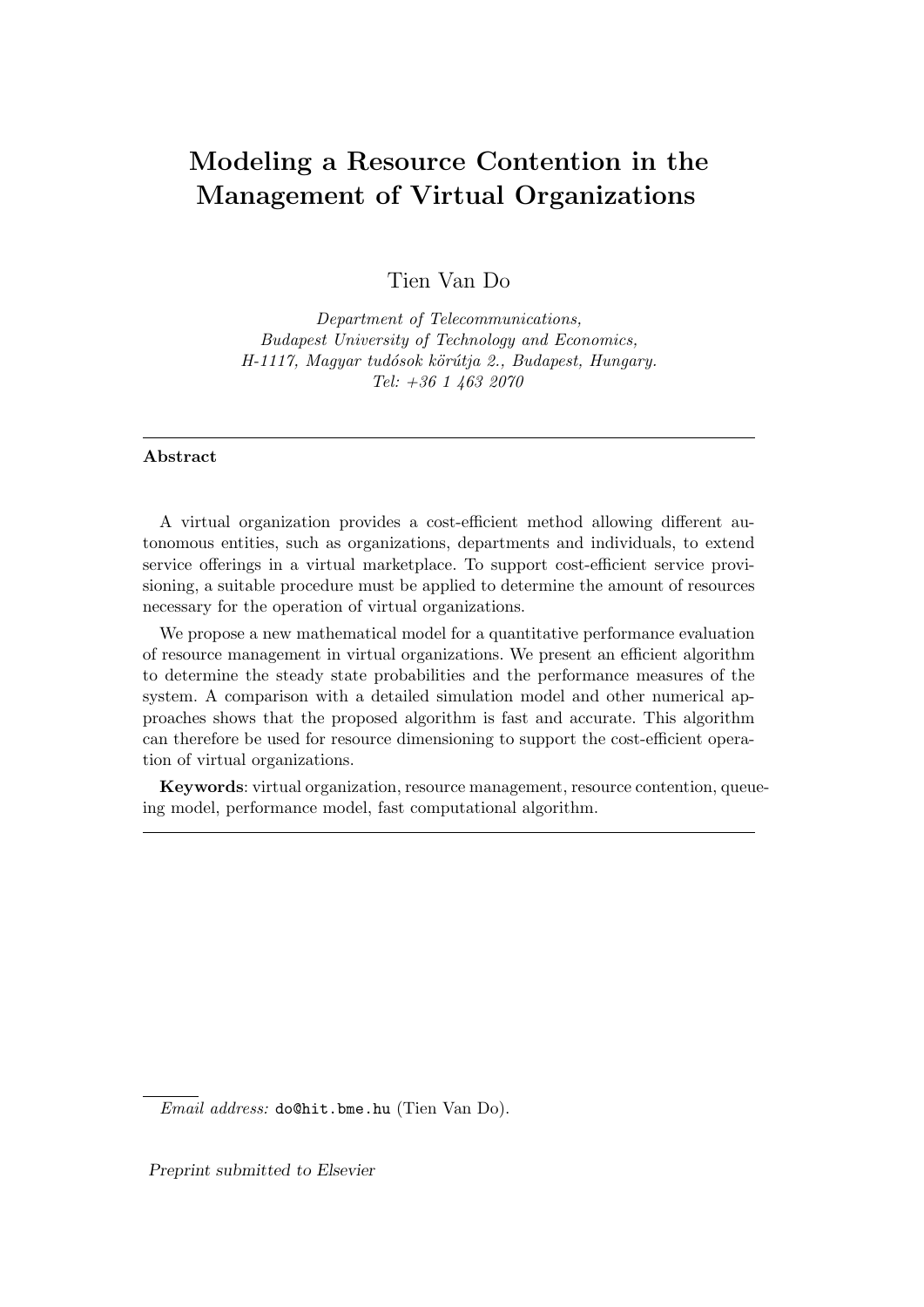## 1 Introduction

A virtual organization (VO) provides a cost-efficient method for different autonomous entities, such as organizations, departments and individuals, to share resources in a virtual marketplace  $[1-12]$ . This type of coalition offers a wider range of services in a more cost- efficient and competitive way than the classical service provisions that come from separate organizations without cooperation.

A number of factors, technologies and parameters (e.g., independence of autonomous organizations, adaptability, resilience, cost, quality of service, and information) are considered in the automated formation and management of VOs. Moreover, highly dynamic situations concerning the behavior of autonomous entities and customers are anticipated. Therefore, knowledge management technologies [13–20], such as collaborative technologies, extensible markup language, personal devices, wireless and fix network technology, virtual reality, portals, and multi-agents, should be applied to support the operation of VOs.

Intensive research has been conducted concerning the automated management of VOs with the use of agents  $[1-4, 12]$ . The key task of resource management (in terms of capacity versus the demands of customers) is to support the cost-efficient service provisioning of VOs. To accomplish this goal, a suitable procedure must be applied to determine the amount of resources necessary to fulfill the requirements of customers. However, the literature has not dealt with the issue of resource planning for VOs until now.

This paper presents a novel mathematical model that can be used to quantitatively evaluate the performance of resource management for service provisioning in VOs. To the best of our knowledge, this is the first attempt at modeling the dynamic behaviors that concern the interactions of customers and the resource management function of a specific VO. Since an enormous number of resource units (often of the order of several thousands or more) can be present in a single VO environment, computation can be extremely difficult because of the state explosion problem. Until now, there have been no numerically stable exact or approximate analytical solutions to this problem. We present an efficient algorithm to compute the steady state probabilities of a continuous-time discrete-state Markov (CTMC) process associated with the proposed retrial queue, and we evaluate the performance measures. We compare the results obtained by the proposed analytical model with a more detailed simulation. The comparison confirms that the proposed model can accurately estimate the amount of resources necessary to satisfy the demands of customers. A comparison with existing analytical approaches shows that the proposed algorithm is fast enough to compute accurate results. It can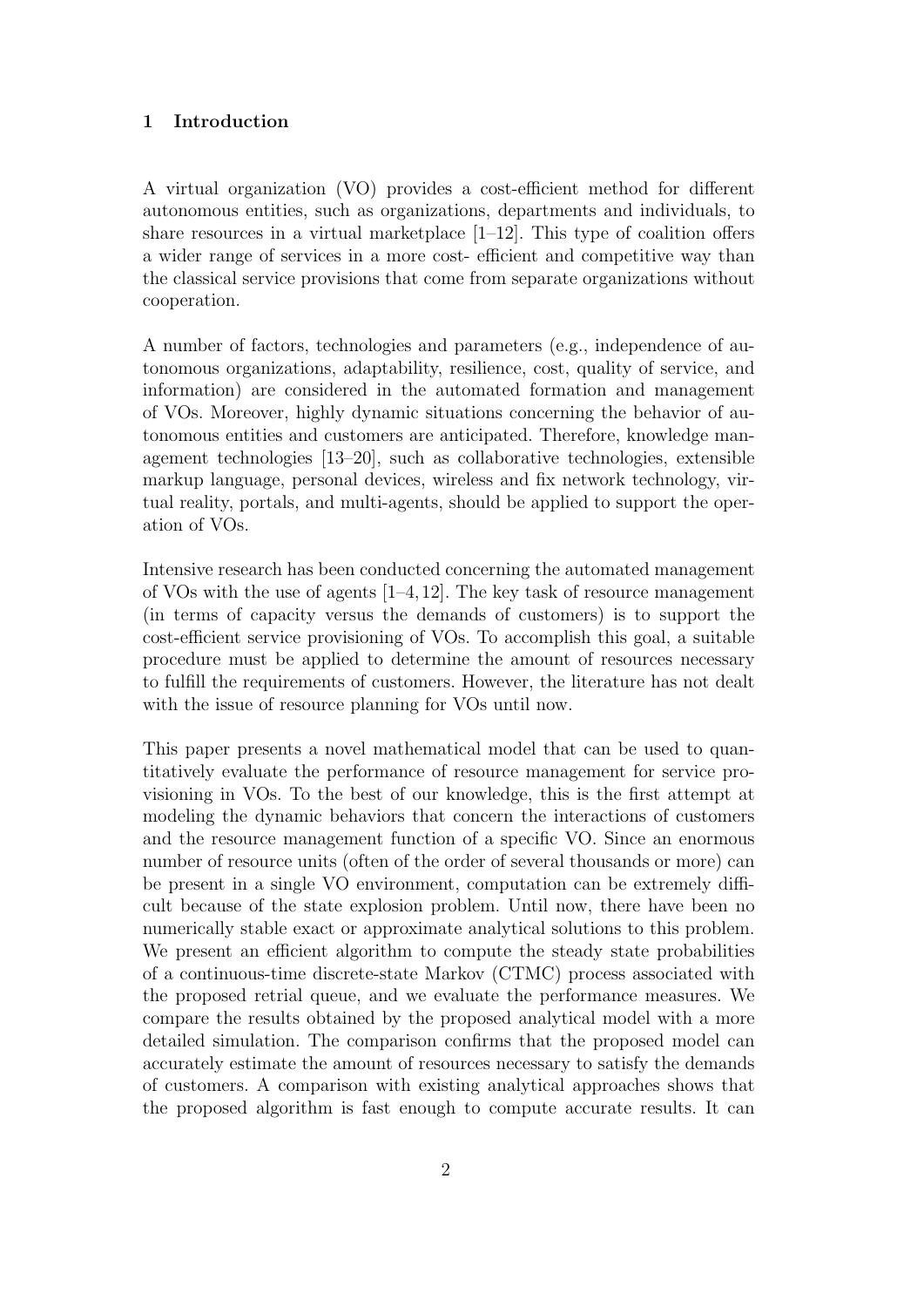therefore be used for online dimensioning purposes to support the operation of VOs.

The rest of the paper is organized as follows: in Section 2, a problem description is provided; in Section 3, an approximated model is presented, and a computational algorithm is developed; in Section 4, a comparison with existing approaches and a simulation is provided to show the applicability of the proposed model; the paper is concluded in Section 5.

# 2 Problem Description and the Proposed Model

The concept of VOs has been introduced and discussed in several works in the last decade  $[21-24]$ . The main aim of VOs is to enhance the collaboration for the offering of services between organizations. Advances in technology (networking technologies such as the Internet, devices, and agents) have had a great impact on the application of the VO concept in different areas.

It has been pointed out in several works  $[1-12, 21-24]$  that the success of a VO largely depends on the commitment, the mutual trust and the flexibility of the participating entities. These factors should be supported by a number of knowledge management technologies [13, 17, 18] to achieve the goals of the VO.

Pioneering works [1,3,9,10] have provided proof of the concept, contributing to the framework essential to realizing VOs. Norman et al. [1] argued that agents should play an active role in VO formation. Agents autonomously and automatically make suitable decisions concerning the acquisition of information, the representation of services, the announcement of commitments regarding services, the participation in auctions and service delivery. Norman et al. [1] suggested the use of a special entity responsible for managing resources to satisfy the demands of customers. This entity is called a requirement agent (RA) in the CONOISE framework [1].

The requirement agent acts as an interface between customers and service providers. It receives information on services advertised by service providers through a yellow pages agent. The RA initiates the VO formation through the submission of a call for bids with a specific deadline to fulfill the requirements previously collected from customers. Agents representing service providers may submit their offer with certain commitments and further conditions to the RA. After the expiration of the deadline, the RA decides the rejection of some offers from a set of bidding service providers and selects suitable service providers to establish the VO.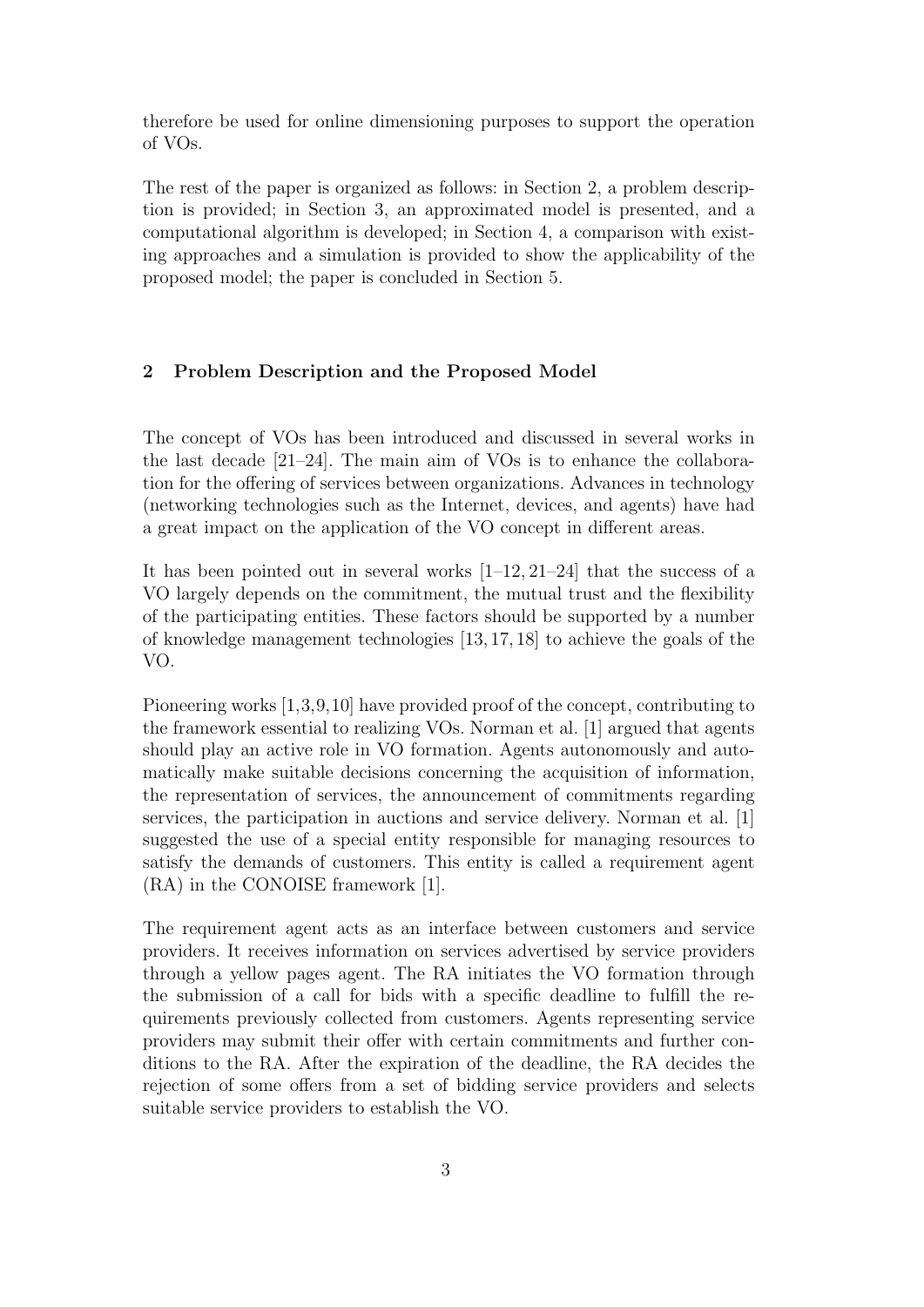The RA's decision is based on a number of factors, such as a specific amount and time availability of a resource offered by each service provider, the cost, the requirements of customers, the expected rate of service requests from customers and the Quality of Service (QoS). It is worth emphasizing that the necessary amount of resources in the VO is the result of a trade-off between cost-efficiency (e.g., how resources are utilized) and the QoS expectation of customers.

Norman et al. [1] focused on the problem of a combinatorial auction approach. The authors [1, 25] defined a mechanism (a compact and expressive bid representation language and efficient clearing algorithms) for combinatorial auctions. In [3], open semantic Web representations for expressing individual commitments as constraints over service descriptions, a set of commitments as a soft constraint satisfaction problem and a solution were provided. To support the cost-efficient service provisioning of VOs, a suitable procedure must be applied to determine the necessary resources for the operation of VOs.

In this paper, we model an interaction between the service requests of customers and the resource management function of the specific VO as follows. Let integer number c denote the normalized maximum capacity of the VO. Each customer will request the usage of one capacity unit from the VO. Note that this assumption does not limit the applicability of our model. For example, if we want to determine the necessary capacity for a multiservice scenario<sup>1</sup>, we shall apply our approach separately for each type of service. The traffic load offered to the VO is characterized by the arrival of service requests. The interarrival times of service requests are exponentially distributed with a mean interarrival time of  $1/\lambda$ . Holding times are exponentially distributed with a mean value of  $1/\mu$ . Let  $1 - \alpha$  denote the probability that clients will renew the use of a service unit after the expiration of its holding time. In a renewal case, a client will request a new usage time, which is exponentially distributed with a mean value of  $1/\mu$ .

Random variable  $I(t)$  represents the number of occupied capacity units at time t. Therefore,  $0 \leq I(t) \leq c$  holds. A client who does not receive the allocation because of the temporary shortage (when  $I(t) = c$ ) of resources sets a timer to wait for a fixed time  $T_r$  and will retry the request upon the expiration of the timer. We model this phenomenon as the client joins the "virtual orbit". Random variable  $J(t)$   $(0 \leq J(t))$  denotes the number of clients in the orbit at time t.

The resource management problem can be solved with the application of a multiserver retrial queue. The evolution of the system is modeled by a stochastic process  $\{I(t), J(t)\}\$ . However, there is no mathematically tractable solution

<sup>&</sup>lt;sup>1</sup> where a complex service package of different types of services (e.g., movies, news, text messaging and phone) is offered by a specific VO [1].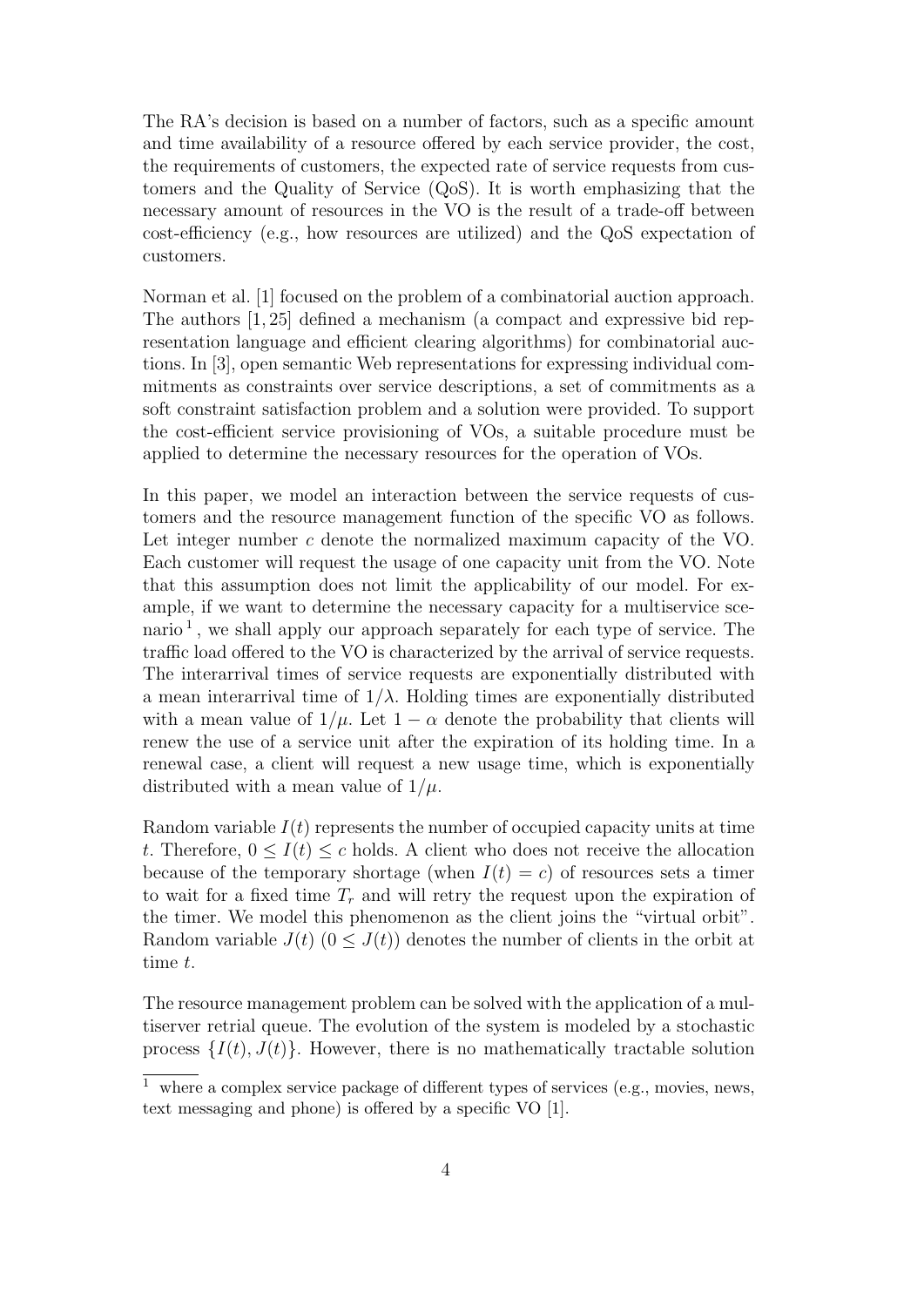for the retrial queuing model with multi-servers if the number of servers is larger than two and the retrial rate depends on the number of waiting clients in the orbit [26–28]. Constant retrial times will further contribute to the mathematical intractability of the model presented above.

In what follows, we shall show that we can compute the utilization of resources and the quantitative QoS measures (e.g., the probability that there is a temporary shortage capacity in the VO and the average number of waiting service requests) in a highly efficient way.

# 3 An Approximate Model and a Computational Algorithm

## 3.1 An Approximate Model

To have a mathematically tractable solution, we assume that the retrial rate is independent of the number of waiting clients in the orbit. That is, the retrial rate of clients waiting in the orbit is  $\nu$  (i.e., the inter-repetition times are exponentially distributed with parameter  $\nu = 1/T_r$ ). Therefore, we arrive at an approximate model that can be described by a continuous-time Markov chain  $Y = \{I(t), J(t)\}\$  with state space  $\{0, 1, ..., c\} \times \{0, 1, ...\}$ . We denote the steady state probabilities by  $\pi_{i,j} = \lim_{t \to \infty} \Pr(I(t) = i, J(t) = j)$ , and we introduce  $\mathbf{v}_j = (\pi_{0,j}, \ldots, \pi_{c,j}).$ 

The evolution of CTMC Y is driven by the following dynamics.

(a)  $A_i(i, k)$  denotes a transition rate from state  $(i, j)$  to state  $(k, j)$   $(0 \leq$  $i, k \leq c; j = 0, 1, \ldots$ , which is caused by the arrival of customer requests. Matrix  $A_j$  is defined as the matrix with elements  $A_j(i,k)$ . Because  $A_j$  is j-independent, it can be written as

$$
A_j = A = \begin{bmatrix} 0 & \lambda & 0 & \dots & 0 & 0 & 0 \\ \alpha \mu & 0 & \lambda & \dots & 0 & 0 & 0 \\ \vdots & \vdots & \vdots & \vdots & & \vdots & \vdots \\ 0 & 0 & \dots & \alpha(c-1)\mu & 0 & \lambda \\ 0 & 0 & \dots & 0 & \alpha c \mu & 0 \end{bmatrix} \forall j \ge 0.
$$

(b)  $B_i(i, k)$  represents one step upward from state  $(i, j)$  to state  $(k, j + 1)$  $(0 \leq i, k \leq c; j = 0, 1, \ldots)$ . This transition is due to the arrival of requests when no free resources are available. In a similar way, matrix  $B_j(B)$  with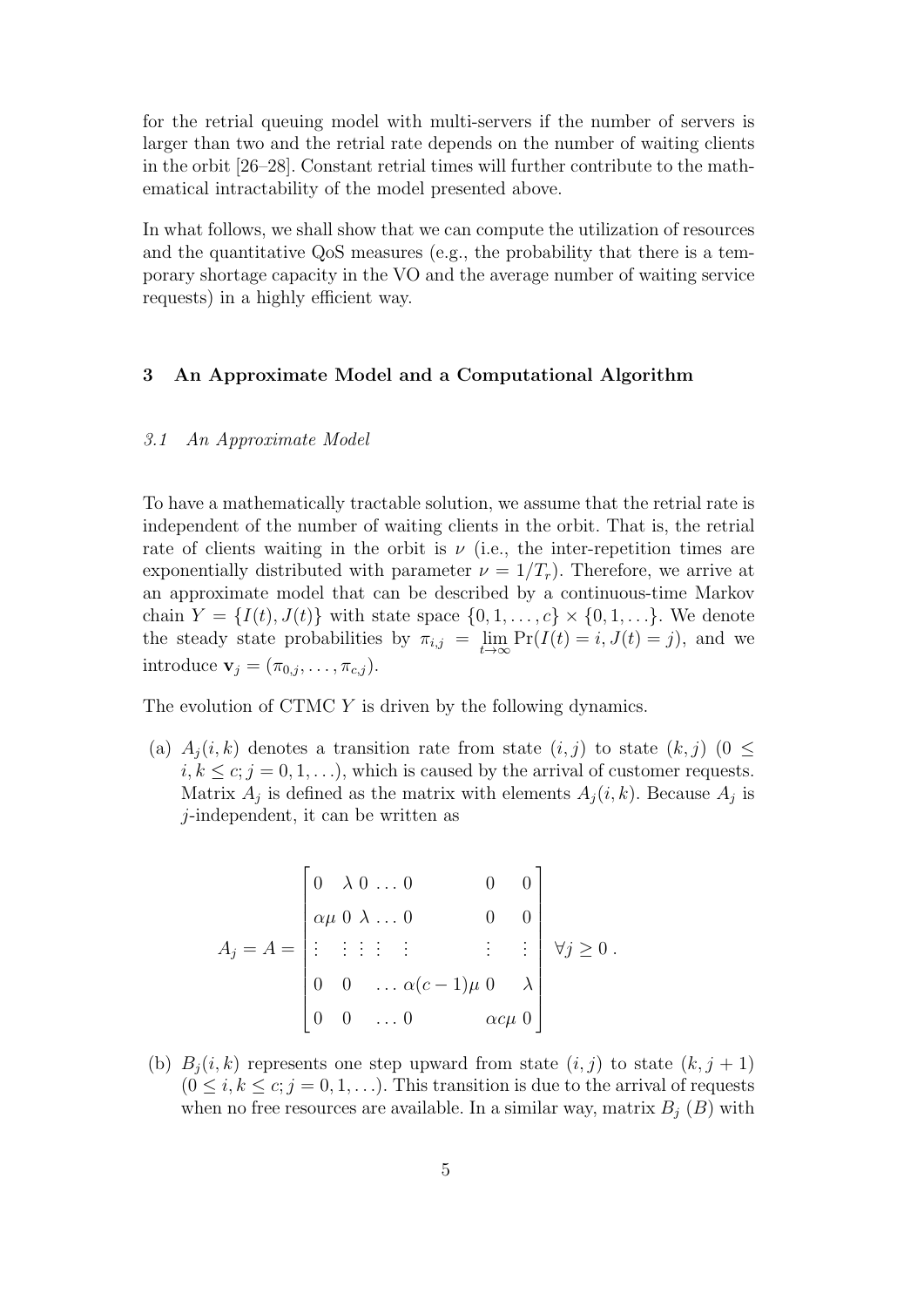elements  $B_j(i, k)$  is defined as

$$
B_j = B = \begin{bmatrix} 0 & 0 & 0 & \dots & 0 & 0 & 0 \\ 0 & 0 & 0 & \dots & 0 & 0 & 0 \\ \vdots & \vdots & \vdots & \vdots & \vdots & \vdots & \vdots \\ 0 & 0 & \dots & 0 & 0 & 0 \\ 0 & 0 & \dots & 0 & 0 & \lambda \end{bmatrix} \quad \forall j \ge 0.
$$

(c)  $C_j(i, k)$  is the transition rate from state  $(i, j)$  to state  $(k, j-1)$   $(0 \le i, k \le j)$  $c; j = 1, \ldots$ , which is due to the successful retrial of a request from the orbit. Matrix  $C_j$  ( $\forall j \geq 1$ ) with elements  $C_j(i, k)$  is written as

$$
C_j = C = \begin{bmatrix} 0 & \nu & 0 & \dots & 0 & 0 & 0 \\ 0 & 0 & \nu & \dots & 0 & 0 & 0 \\ \vdots & \vdots & \vdots & \vdots & \vdots & \vdots & \vdots \\ 0 & 0 & \dots & 0 & 0 & \nu \\ 0 & 0 & \dots & 0 & 0 & 0 \end{bmatrix} \quad \forall j \ge 1.
$$

 $D^A$  and  $D^C$  are diagonal matrices whose diagonal elements are the sum of the elements in the corresponding row of matrices  $A$  and  $C$ , respectively. The infinitesimal generator matrix of  $Y$  can be written as follows:

| $\left[ \begin{array}{ccccccccc} A_{00} & B & 0 & \dots & \dots & \dots & \dots \\ C & Q_1 & B & 0 & \dots & \dots & \dots \end{array} \right]$  |  |  |                                        |
|--------------------------------------------------------------------------------------------------------------------------------------------------|--|--|----------------------------------------|
| $\begin{bmatrix} 0 & C & Q_1 & B & 0 & \dots & \dots \end{bmatrix}$                                                                              |  |  |                                        |
|                                                                                                                                                  |  |  |                                        |
| $\left \begin{array}{cccccc} 0 & 0 & C & Q_1 & B & 0 & \dots \\ \vdots & \vdots & \vdots & \vdots & \vdots & \vdots & \vdots \end{array}\right $ |  |  |                                        |
|                                                                                                                                                  |  |  | المتحدث المتحدث المتحدث المتحدث المتحد |

The balance equations are written as follows:

$$
\mathbf{v}_0 A_{00} + \mathbf{v}_1 C = 0,\tag{2}
$$

$$
\mathbf{v}_{j-1}B + \mathbf{v}_jQ_1 + \mathbf{v}_{j+1}C = 0 \ (j \ge 1), \tag{3}
$$

where  $A_{00} = A - D^A - B$  and  $Q_1 = A - D^A - B - D^C$ .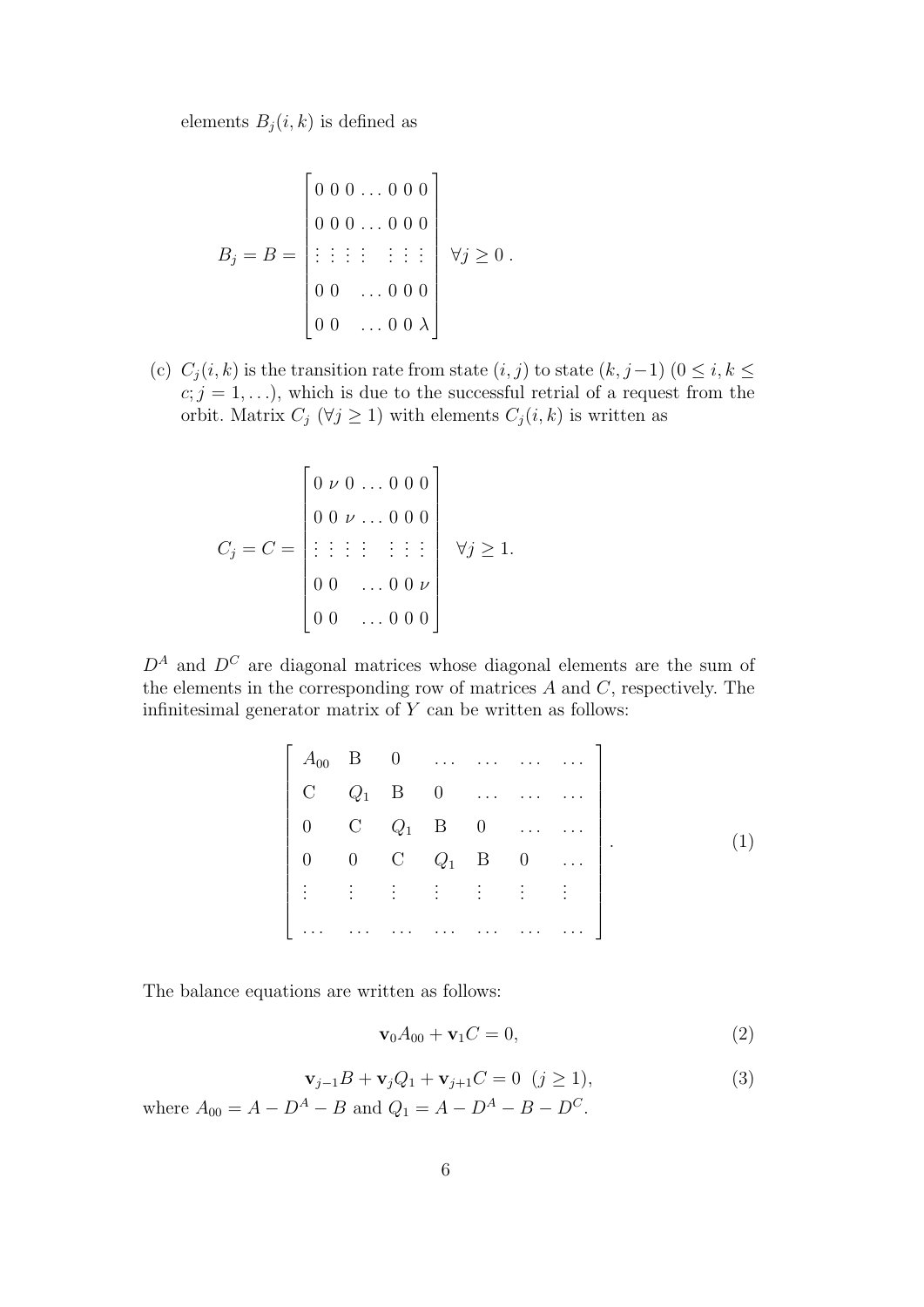One can observe that  $Y = \{I(t), J(t)\}\$ is a Quasi Birth-Death (QBD) process. There are two main methods for finding the steady state probabilities for QBD processes on semi-infinite strips. The matrix-geometric [29] method and its variants [30,31] are numerical approaches to recursively compute the minimal nonnegative matrix solution of the matrix quadratic equation. The spectral expansion method is based on the eigenvalues and eigenvectors of the characteristic matrix polynomial [32–34]. However, the existing approaches face the state explosion problem when  $c$  is large. Therefore, an efficient computational algorithm is needed in the designing and dimensioning process for VOs.

# 3.2 An Efficient Computational Algorithm

Let  $Q(x) = B + Q_1x + Cx^2$  be defined as the characteristic matrix polynomial associated with equation (3). that can be written as:

$$
Q(x) = \begin{bmatrix} q_{1,1}(x) & q_{1,2}(x) & 0 & \dots & 0 & 0 & 0 \\ q_{2,1}(x) & q_{2,2}(x) & q_{2,3}(x) & \dots & 0 & 0 & 0 \\ 0 & q_{3,2}(x) & q_{3,3}(x) & q_{3,4}(x) & \dots & 0 & 0 \\ \vdots & \vdots & \vdots & \vdots & \vdots & \vdots & \vdots \\ 0 & 0 & \dots & q_{c,c-1}(x) & q_{c,c}(x) & q_{c,c+1}(x) \\ 0 & 0 & \dots & 0 & q_{c+1,c}(x) & q_{c+1,c+1}(x) \end{bmatrix}
$$

,

where

$$
q_{1,1}(x) = -(\lambda + \nu)x,
$$
  
\n
$$
q_{i,i}(x) = -(\lambda + \nu + (i - 1)\alpha\mu)x \quad (i = 2, ..., c),
$$
  
\n
$$
q_{c+1,c+1}(x) = \lambda - (\lambda + c\mu\alpha)x,
$$
  
\n
$$
q_{i,i+1}(x) = \lambda x + \nu x^2 \quad (i = 1, ..., c),
$$
  
\n
$$
q_{i+1,i}(x) = \alpha i \mu x \quad (i = 1, ..., c).
$$

The steady state probabilities are closely related to the eigenvalue-eigenvector pairs  $(x, \psi)$  of  $Q(x)$ , which satisfy  $\psi Q(x) = 0$  and  $det[Q(x)] = 0$  (see [34]). It is clear that  $Q(x)$  has c zero-eigenvalues. The corresponding independent eigenvectors for c zero-eigenvalues are  $\psi_1 = [1, 0, \ldots, 0], \psi_2 = [0, 1, 0, \ldots, 0], \ldots, \psi_c =$  $[0, 0, \ldots, 1, 0].$ 

If the system is ergodic, the number of eigenvalues inside the unit disk is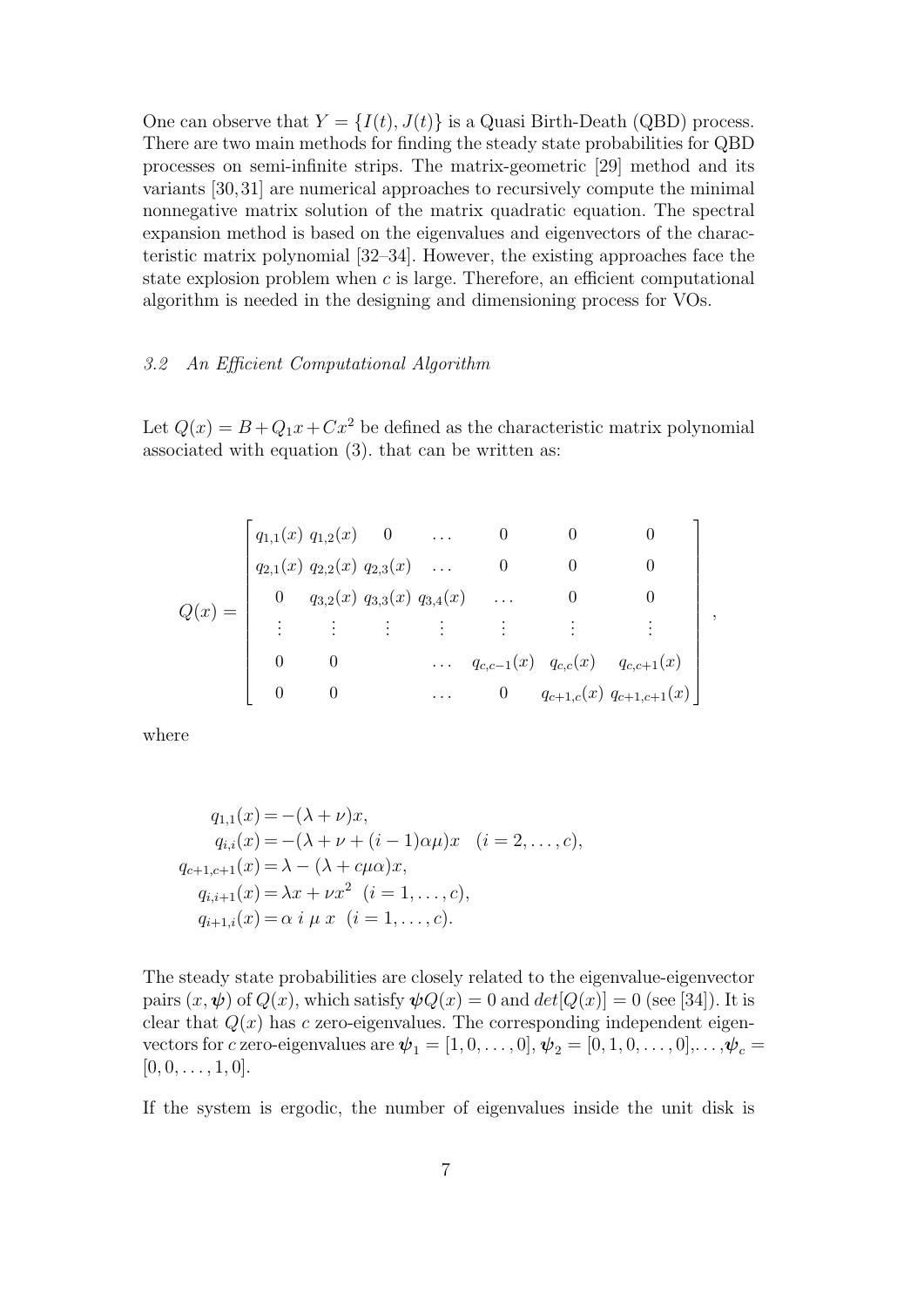$c+1$  (see [34]). Therefore,  $Q(x)$  should have a single eigenvalue  $x_0$  inside the unit disk because  $Q(x)$  has c zero-eigenvalues. Let  $\psi_0$  be the corresponding left-hand-side eigenvector of  $Q(\lambda)$  for the eigenvalue  $x_0$ .

The steady state probabilities can then be expressed as follows:

$$
\mathbf{v}_j = b_0 \boldsymbol{\psi}_0 x_0^j \ (j \ge 1),
$$
  

$$
\mathbf{v}_0 = \sum_{k=0}^c b_k \boldsymbol{\psi}_k,
$$
 (4)

where  $b_0, \ldots, b_c$  are the coefficients to be determined. Because the probabilities are greater than or equal to zero,  $0 < x_0 < 1$  holds. Therefore, we have to determine  $x_0, \psi_0, b_0, \ldots, b_c$  efficiently to compute the steady state probabilities.

Because  $Q(x_0)$  is a tridiagonal matrix and  $q_{i,i}(x_0) \neq 0$ , the component matrices of the LU decomposition of  $Q(x_0)$  are written as:

$$
L(x_0) = \begin{bmatrix} l_1(x_0) & 0 & 0 & \dots & 0 & 0 & 0 \\ \alpha \mu x_0 & l_2(x_0) & 0 & \dots & 0 & 0 & 0 \\ \vdots & \vdots & \vdots & \vdots & \vdots & \vdots & \vdots \\ 0 & 0 & \dots & \alpha(c-1)\mu x_0 & l_c(x_0) & 0 \\ 0 & 0 & \dots & 0 & \alpha c \mu x_0 & l_{c+1}(x_0) \end{bmatrix},
$$
(5)  

$$
U(x_0) = \begin{bmatrix} 1 & u_1(x_0) & \dots & 0 & 0 & 0 \\ 0 & 1 & u_2(x_0) & \dots & 0 & 0 & 0 \\ \vdots & \vdots & \vdots & \vdots & \vdots & \vdots \\ 0 & 0 & \dots & 0 & 1 & u_c(x_0) \\ 0 & 0 & \dots & 0 & 0 & 1 \end{bmatrix},
$$
(6)

where  $l_i(x_0)$   $(i = 1, \ldots, c + 1)$  and  $u_i(x_0)$   $(i = 1, \ldots, c)$  are the elements of  $L(x_0)$  and  $U(x_0)$ , respectively. After simple algebra, we get:

$$
l_1(x_0) = q_{1,1}(x_0) = -(\lambda + \nu)x_0,
$$
  
\n
$$
l_i(x_0) + \alpha(i-1)\mu x_0 u_{i-1}(x_0) = q_{i,i}(x_0), \quad (i = 2, \dots, c+1),
$$
  
\n
$$
l_i(x_0)u_i(x_0) = \lambda x_0 + \nu x_0^2, \quad (i = 1, \dots, c).
$$
\n(7)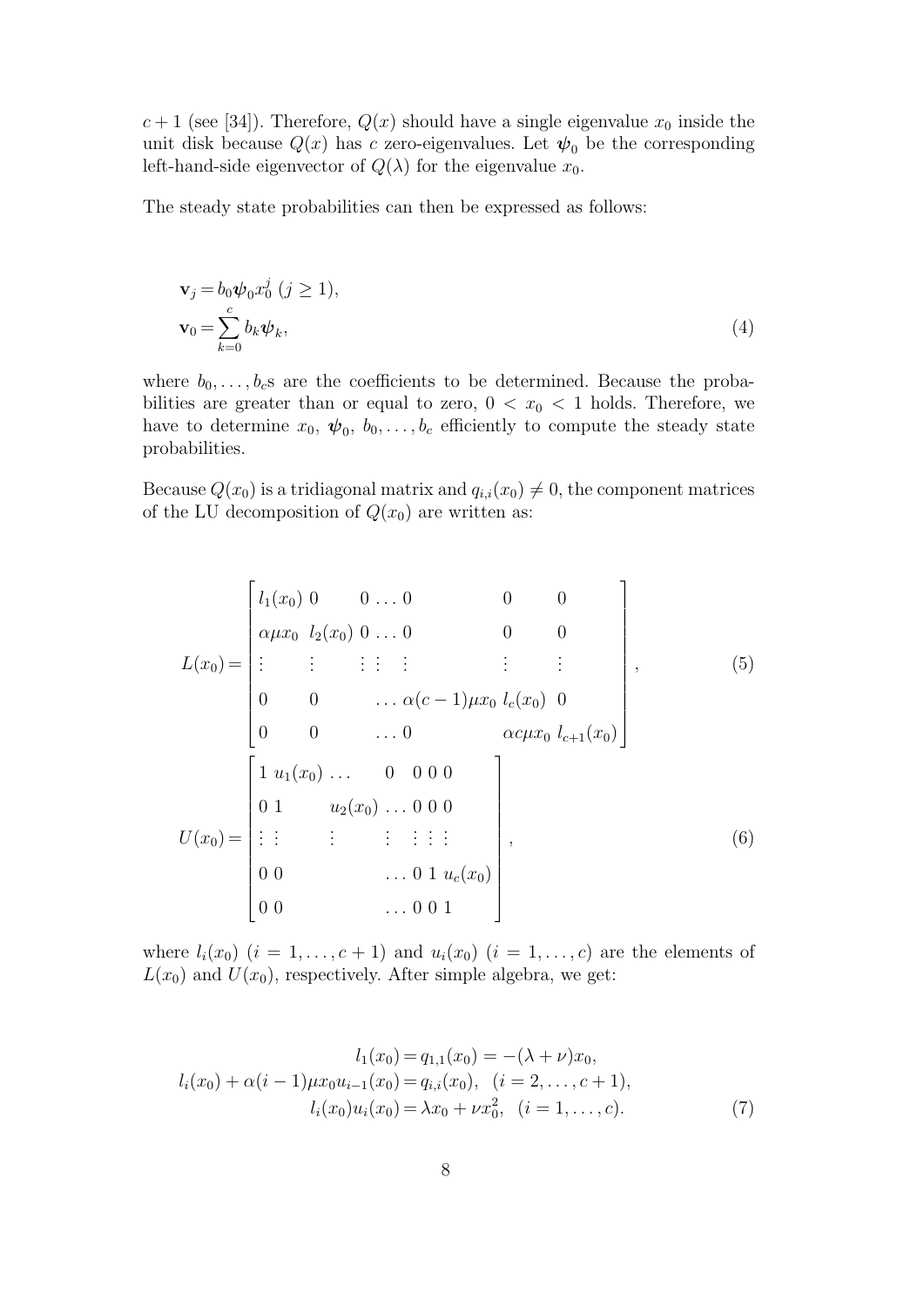The determinant of  $Q(x_0)$ , therefore, is expressed as

$$
det[Q(x_0)] = det[L(x_0)]det[U(x_0)] = \prod_{i=1}^{c+1} l_i(x_0).
$$
 (8)

As the consequence of equation (7),  $l_i(x_0) \neq 0$  (1 < i  $\leq c$ ). Hence,  $det[Q(x_0)] =$ 0 follows  $l_{c+1}(x_0) = 0$ , which means  $x_0$  is the root of  $l_{c+1}(x)$ . To compute the root of  $l_{c+1}(x)$  in interval  $(0, 1)$ , several algorithms, such as bisection, the false position method, Dekker's method and Brent's method, can be applied. In this paper, we use Brent's method [35] to determine  $x_0$  in interval  $(0, 1)$ .

Note that the recursive relations  $\psi_{0,i} = \frac{-i\alpha\mu x_0}{l_i(x_0)}$  $\frac{\partial^2 u}{\partial u^i(x_0)} \psi_{0,i+1}$  between  $\psi_{0,i}$  and  $\psi_{0,i+1}$  $(i = c, \ldots, 1)$  are easily derived from equation  $\psi_0 Q(x_0) = \psi_0 L(x_0) U(x_0) = 0$ . Based on the property that multiplying an eigenvector with a scalar number results in an eigenvector, we can determine  $\psi_0 = [\psi_{0,1}, \psi_{0,2}, \dots, \psi_{0,c+1}]$  by setting  $\psi_{0,c+1} = 1$  and using the recursive relations to compute  $\psi_{0,i}$  for  $i =$  $c, \ldots, 1$ .

From equations  $(2)$  and  $(4)$ , we obtain

$$
\sum_{i=0}^{c} b_i \psi_i \left( D^A + B - A \right) = b_0 \psi_0 x_0 C,
$$
  
**b** $\left( D^A + B - A \right) = b_0 \psi_0 x_0 C - b_0 \psi_0 \left( D^A + B - A \right),$  (9)

where 
$$
\mathbf{b} = \sum_{i=1}^{c} b_i \psi_i = [b_1, b_2, \dots, b_c, 0].
$$

By expanding equation (9), we get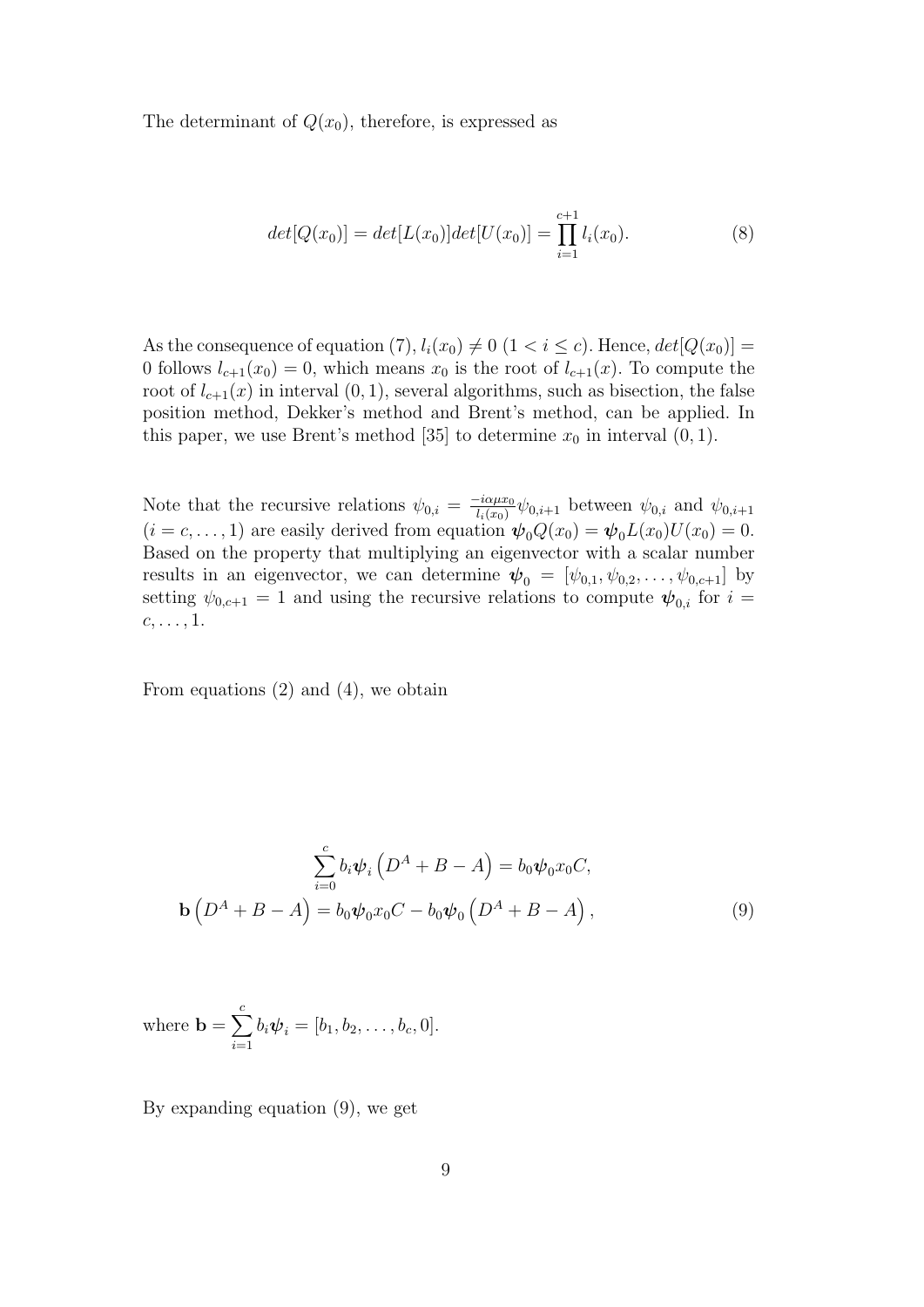$$
\begin{bmatrix}\n\lambda b_1 - \mu \alpha b_2 \\
-\lambda b_1 + (\lambda + \mu \alpha) b_2 - 2\mu \alpha b_3 \\
\vdots \\
-\lambda b_{i-1} + (\lambda + (i - 1)\mu \alpha) b_i - i\mu \alpha b_{i+1} \\
\vdots \\
-\lambda b_{c-1} + (\lambda + (c - 1)\mu \alpha) b_c \\
-\lambda b_c\n\end{bmatrix} = \begin{bmatrix}\n-b_0 \lambda \psi_{0,1} + b_0 \mu \alpha \psi_{0,2} \\
-b_0 \lambda \psi_{0,1} + b_0 \mu \alpha \psi_{0,2} \\
\vdots \\
b_0 (x_0 \nu \psi_{0,1} + \lambda \psi_{0,1} - (\lambda + \mu \alpha) \psi_{0,2} + 2\mu \alpha \psi_{0,3}) \\
\vdots \\
b_0 (x_0 \nu \psi_{0,i-1} + \lambda \psi_{0,i-1} - (\lambda + (i - 1)\mu \alpha) \psi_{0,i} + i\mu \alpha \psi_{0,i+1}) \\
\vdots \\
b_0 (x_0 \nu \psi_{0,c-1} + \lambda \psi_{0,c-1} - (\lambda + (c - 1)\mu \alpha) \psi_{0,c} + c\mu \alpha \psi_{0,c+1})\n\end{bmatrix},
$$
\n(10)

which means that all  $b_i$   $(i = c, \ldots, 1)$  can be expressed in  $b_0$ .

Finally, the normalization equation

$$
\sum_{i=0}^{c} \sum_{j=0}^{\infty} \pi_{i,j} = \sum_{k=1}^{c} b_k \psi_k \mathbf{e} + b_0 \psi_0 \mathbf{e} / (1 - x_0) = 1 \tag{11}
$$

can be used to compute coefficient  $b_0$  (note that **e** is a vector of size  $c+1$  with all elements equal to 1). Vector b can then be determined.

In summary, the proposed algorithm consists of the following steps:

- the application of Brent's method [35] to find root  $x_0$  of  $l_{c+1}(x)$  in interval  $(0, 1),$
- the computation of  $\psi_0$  based on  $\psi_{0,i} = \frac{-i\alpha\mu x_0}{l_i(x_0)}$  $\frac{d_{i}(x_0)}{d_{i}(x_0)}\psi_{0,i+1}$  and  $\psi_{0,c+1}=1$ ,
- the calculation of coefficient  $b_0$  based on equations (10) and (11),
- the computation of **b** based on equation (10).

The average number of occupied resource units characterizing the utilization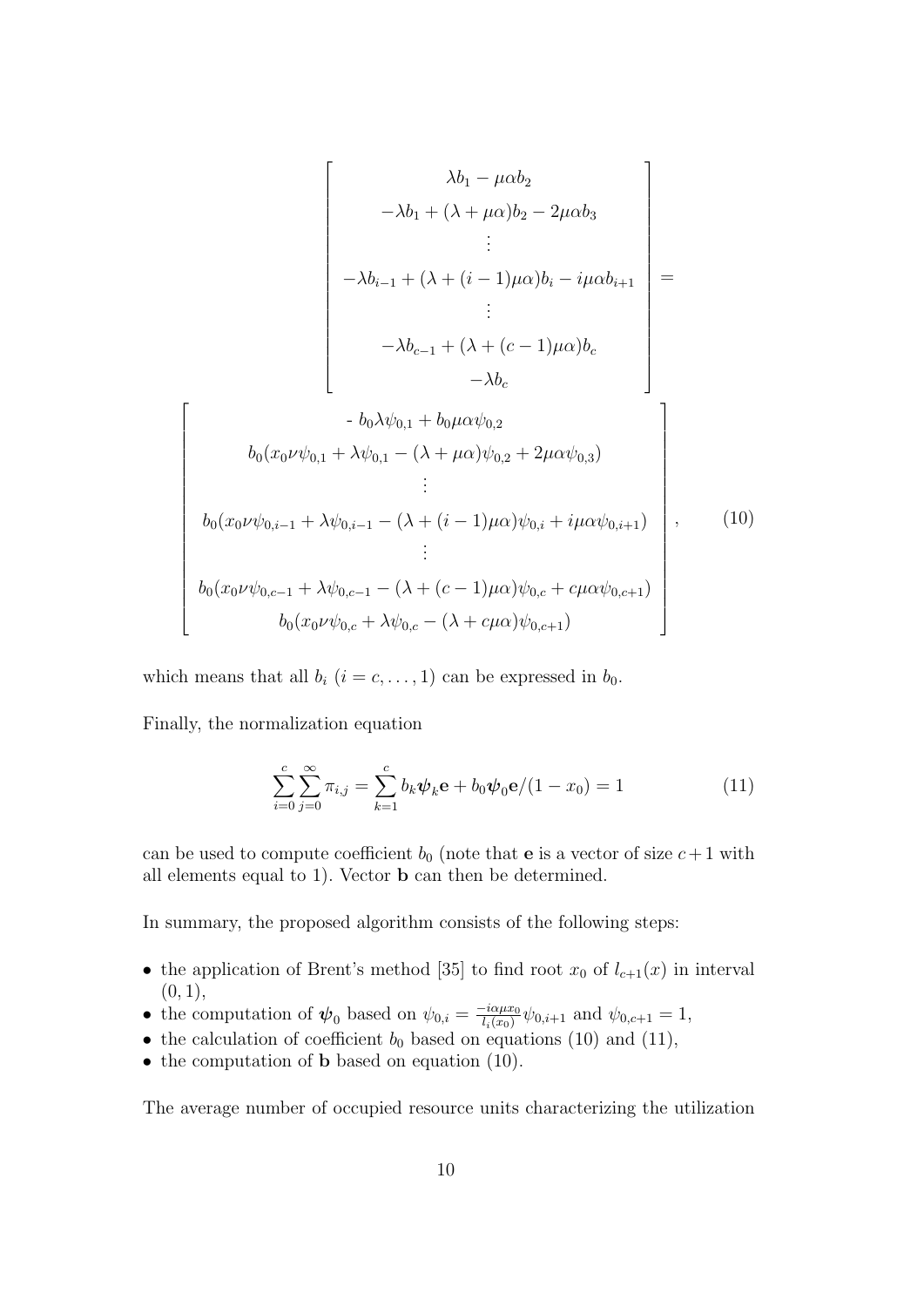of resources can be written as follows:

$$
N_{occ} = \sum_{i=1}^{c} i \sum_{j=0}^{\infty} \pi_{i,j} = \sum_{i=1}^{c} i (\pi_{i,0} + \sum_{j=1}^{\infty} b_0 \psi_{0,i+1} x_0^j) = \sum_{i=1}^{c} i (\pi_{i,0} + \frac{b_0 \psi_{0,i+1} x_0}{1 - x_0}). \tag{12}
$$

Other performance measures that quantitatively characterize QoS are expressed as follows:

• the average number of clients waiting in the orbit

$$
N_{orbit} = \sum_{j=1}^{\infty} j \sum_{i=0}^{c} \pi_{i,j} = \sum_{j=1}^{\infty} j b_0 \sum_{i=0}^{c} \psi_{0,i+1} x_0^j = \frac{b_0 x_0}{(1 - x_0)^2} \sum_{i=0}^{c} \psi_{0,i+1}, \qquad (13)
$$

• the probability that all resources are occupied

$$
\sum_{j=0}^{\infty} \pi_{c,j}.\tag{14}
$$

#### 4 Numerical Results

To validate our method, we built our own simulation program based on the  $SimPack$  toolkit<sup>2</sup>. The interactions (see Section 2) between the management of resources and the clients are implemented in the simulation model. In Figure 1, we plot the performance measures versus c and  $\rho$  for  $T_r = 30$ ,  $1/\mu = 30$  and 120 min, and the load  $\rho = \lambda/(c\mu\alpha)$  in interval (0, 1). Simulation results below 10<sup>−</sup><sup>5</sup> are not presented because reliable results could not be obtained within a reasonable amount of time. Note that the simulation is performed with a confidence level of 99%. The simulation is stopped when the accuracy (i.e., the ratio of the half-width of the confidence interval and the mean of the collected observations) of the average number of occupied resource units  $N_{occ}$  reaches 0.099%. The process takes several minutes with low loads and tens of minutes with moderate loads; it takes several hours to obtain results for a high value of c on a machine with an Intel<sup>®</sup> Xeon<sup>®</sup> E5410 2.33GHz processor.

The curves show excellent agreement between the analytical and simulated results concerning the average number of occupied resource units and waiting customers. The maximum difference between the simulation and analytical results concerning  $Pr(I(t) = c)$  is only 8%. A similar agreement can also be observed in a wide range of other parameter values.

 $\overline{2 \text{ http://www.cise.util.edu/~fishwick/simpack.html}}$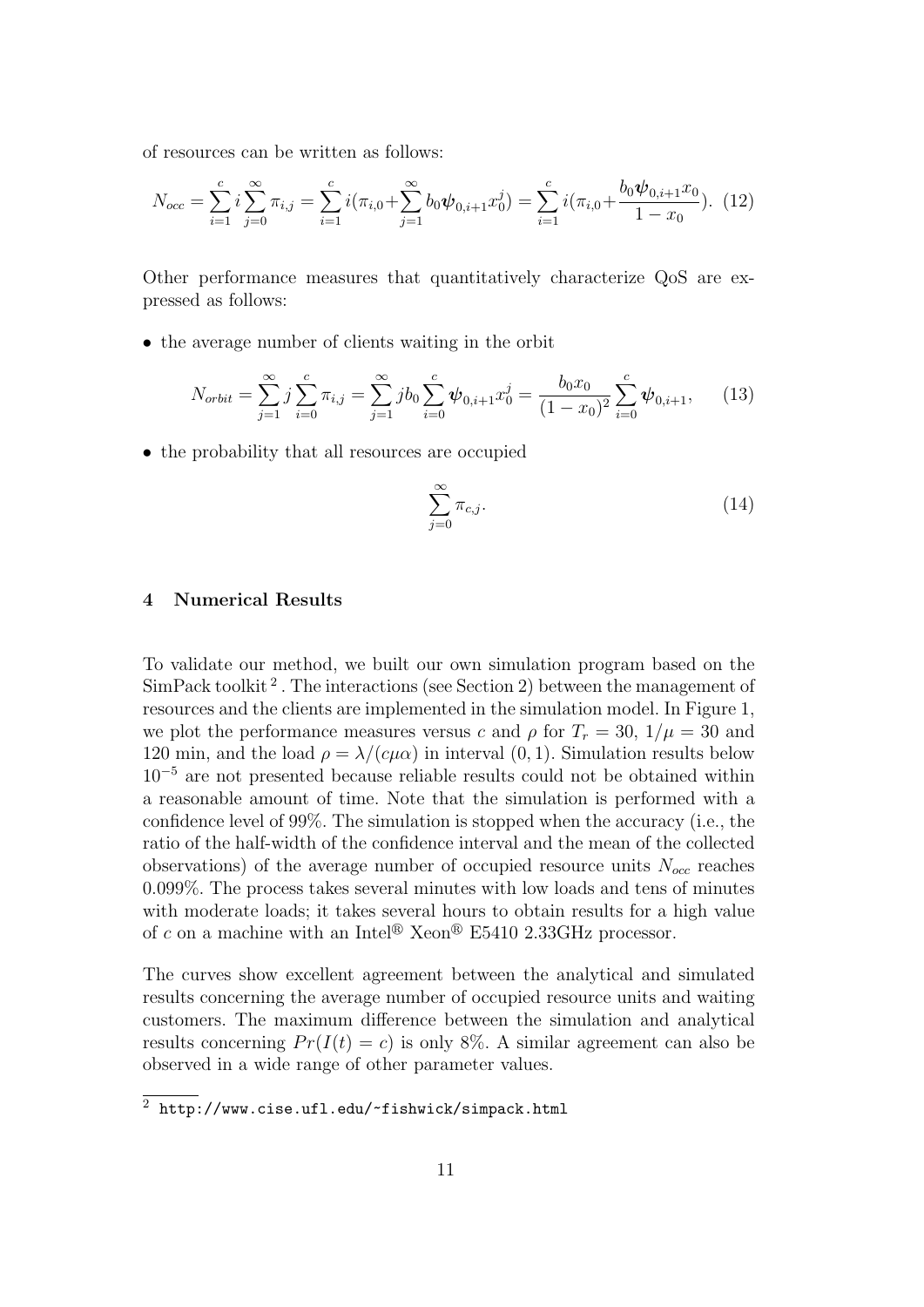

Figure 1. Comparison with simulation versus load  $\rho$  and  $c$ 

We next compare the running time needed by different methods to get the steady state probabilities of the QBD process described in Section 3. Four methods are considered in the numerical comparison: the original spectral expansion method [36], the classical matrix-geometric method based on the successive substitution (SS) procedure [29], the variant of the matrix-geometric method [31] and the proposed procedure. Note that both the Brent algorithm applied in the proposed procedure and the original spectral expansion method use the machine precision  $(10^{-16})$  to compute the necessary eigenvalues, while the stopping criterion for the iterative computation of the rate matrix by the successive substitution (SS) procedure [29] and the method of Naoumov et al. [31] is  $10^{-10}$ .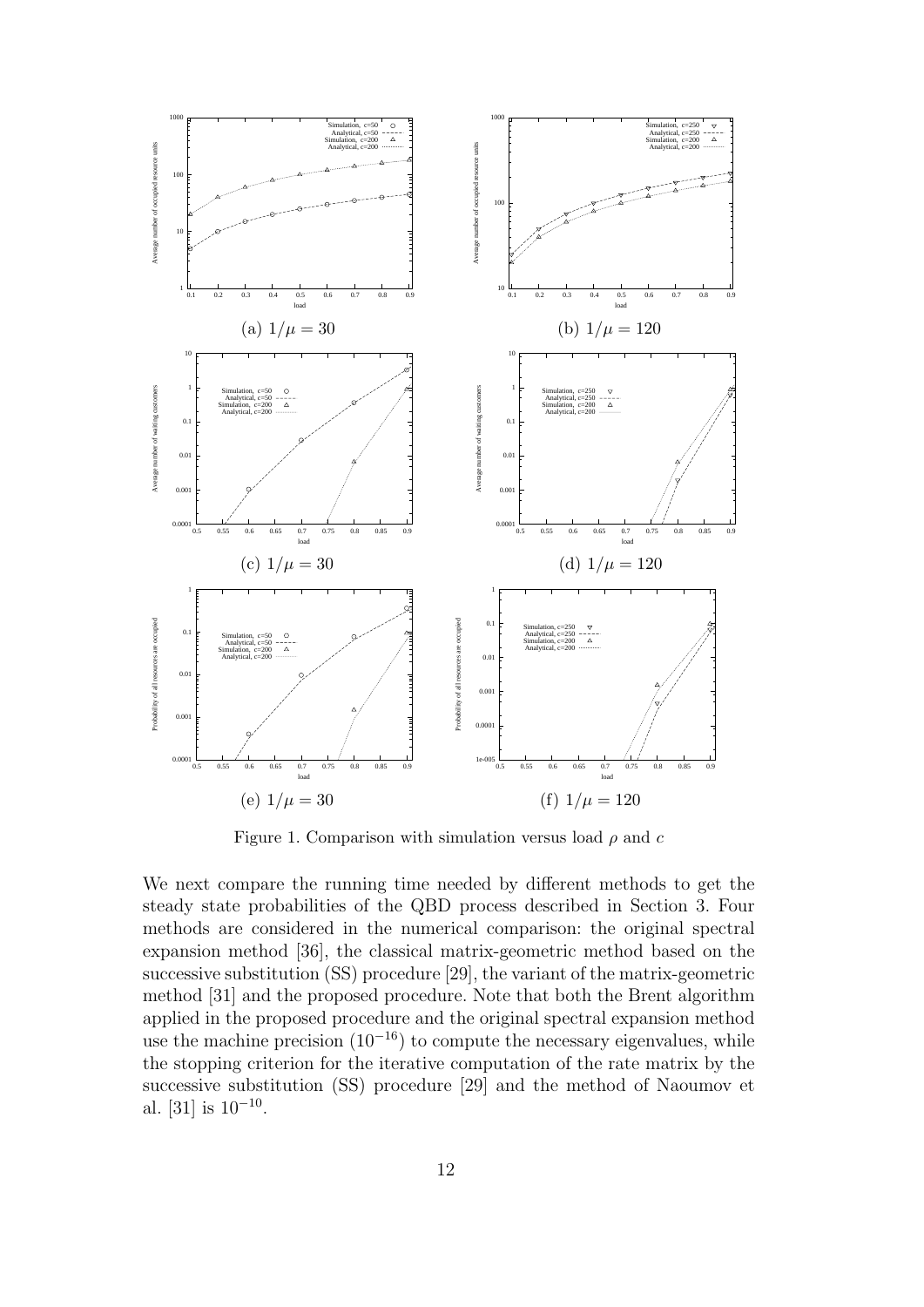

Figure 2. Computational time versus  $c(\alpha = 0.5, 1/\mu=120 \text{ min}, 1/\nu=0.5 \text{ min},$  $\rho = \lambda/(c\mu\alpha) = 0.9$ 

In Figure 2, we plot the computational time of the methods (implemented in Mathematica) versus c on a machine with an Intel<sup>®</sup> Xeon<sup>®</sup> E5410 2.33GHz processor for parameters  $\alpha = 0.5$ ,  $1/\mu = 120$  min,  $1/\nu = 0.5$  min and  $\rho =$  $\lambda/(c\mu\alpha) = 0.9$ . We can observe from Figure 2 that the proposed method has the smallest computation time among the methods. Moreover, the original spectral expansion method, the classical matrix-geometric method and the Naoumov et al. method fail with large values of  $c$  (e.g.,  $c > 600$ ) due to the state explosion problem. The classical matrix-geometric method needs more than 2 hours, and the Naoumov et al. method takes approximately 2 hours to get results for  $c = 600$ . The classical spectral expansion method could not give reliable numerical results for  $c > 300$  because a large value of c gives rise to an ill-conditioned linear system of algebraic equations, while the proposed method takes a remarkably short time (approximate  $30 \text{ s}$ ) to compute results for a much higher c value ( $c = 100000$ ). Our approach is also much faster than the simulation. Several minutes are needed to obtain simulation results when  $c = 200$ , and a long running time is needed to get simulation results for a large value of c.

For  $1/\mu = 30$  and 120 min and  $\alpha = 0.1$  and load  $\rho = \lambda/(c\mu\alpha) = 0.9$ , we plot the performance measures versus  $T_r$  in Figure 3. Note that the practical range of  $T_r$  is chosen at around 30 s to take into account the "impatience" of customers. It is observed that the increase of  $T_r$  results in the decrease of  $Pr(I(t) = c)$  and the increase of  $N_{orbit}$ , while  $T_r$  in the investigated range does not have an impact on  $N_{occ}$ .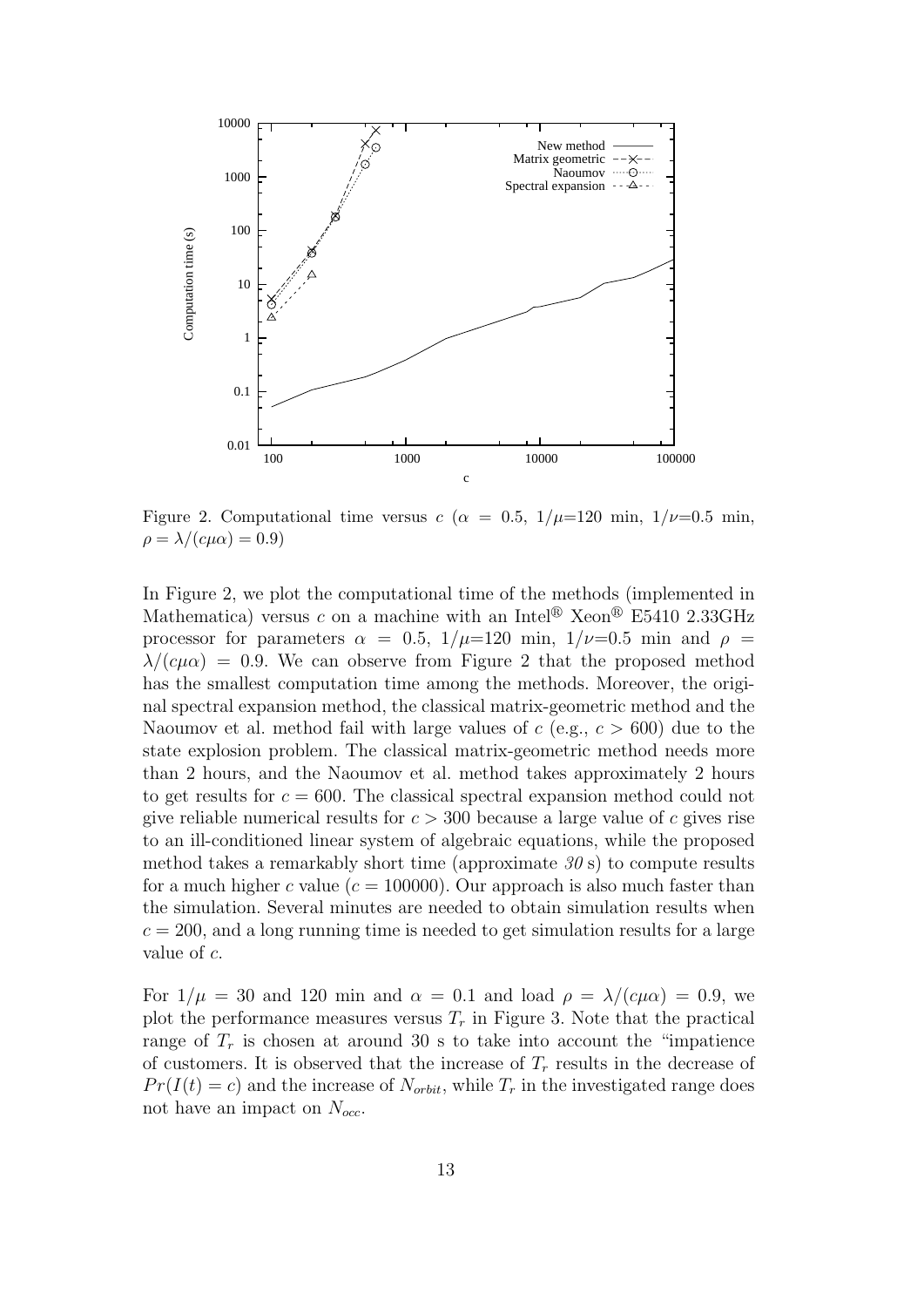

Figure 3. Performance measures versus  $T_r$  (in  $min$ ) by the analytical method

## 5 Conclusions

We have examined the role and impact of resource dimensioning in VO formation and operation. We have also presented a queueing model for the performance evaluation of resource provisioning in VOs. To obtain a tractable and efficient solution, we have proposed an approximated model and a fast computational algorithm. The simulated and analytical results are in close agreement, which confirms that our model can accurately compute the performability measures. The comparison with existing numerical approaches shows the clear advantage of the proposed method. In particular, our method can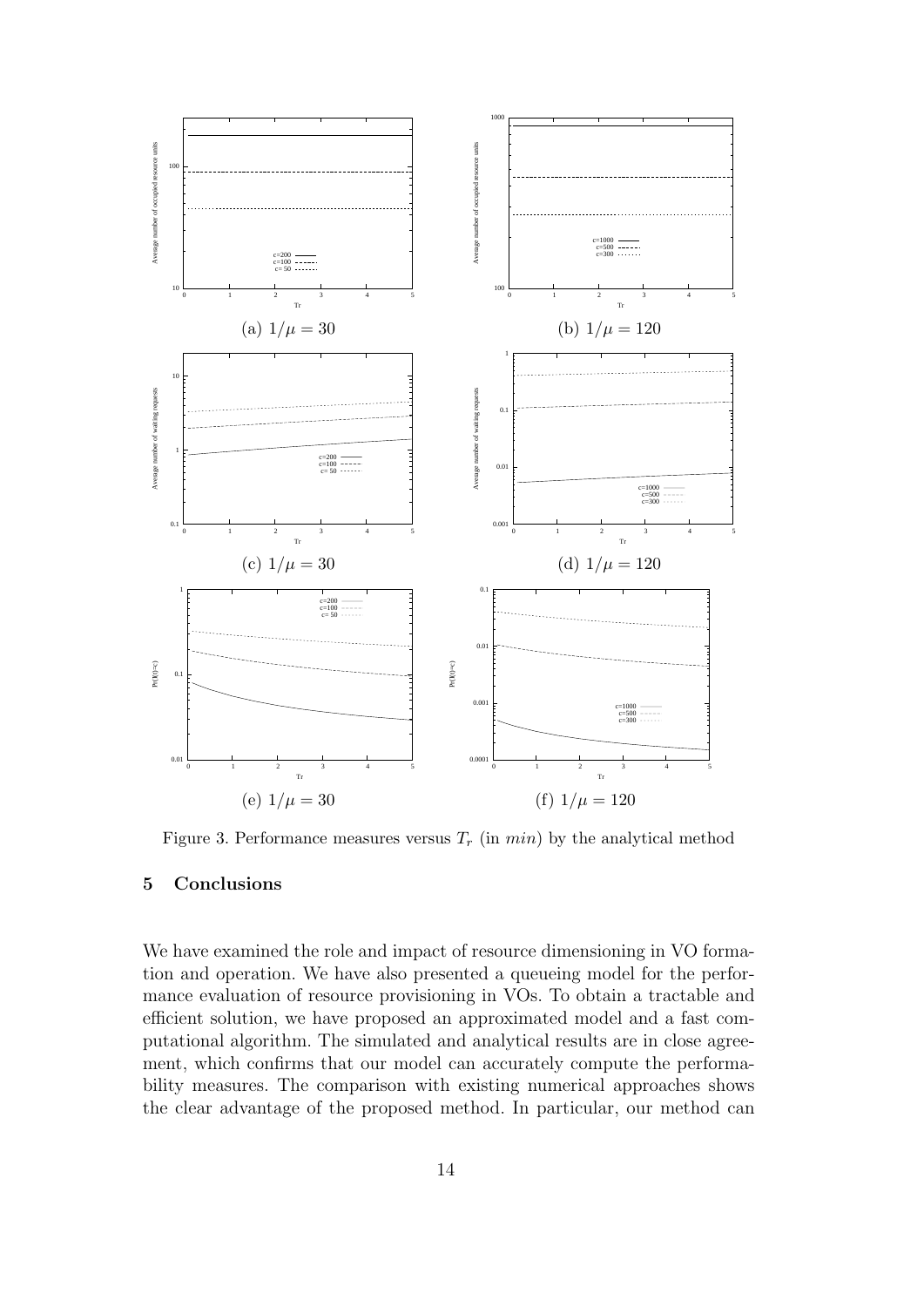rapidly compute the steady state probabilities of the resource contention problem in a VO environment. Therefore, it can be a useful tool for online resource dimensioning to support the formation and operation of VOs.

#### Acknowledgements

The author thanks the anonymous reviewers and editors for their constructive comments, which greatly helped to improve the presentation of this paper. Comments on language usage by Balázs Kádár are appreciated.

# References

- [1] T. J. Norman, A. D. Preece, S. Chalmers, N. R. Jennings, M. Luck, V. D. Dang, T. D. Nguyen, V. Deora, J. Shao, W. A. Gray, N. J. Fiddian, Agentbased formation of virtual organisations., Knowl.-Based Syst. 17 (2-4) (2004) 103–111.
- [2] J. Patel, W. T. L. Teacy, N. R. Jennings, M. Luck, S. Chalmers, N. Oren, T. J. Norman, A. Preece, P. M. D. Gray, G. Shercliff, P. J. Stockreisser, J. Shao, W. A. Gray, N. J. Fiddian, S. Thompson, Agent-based virtual organisations for the grid, in: AAMAS '05: Proceedings of the fourth international joint conference on Autonomous agents and multiagent systems, ACM, New York, NY, USA, 2005, pp. 1151–1152.
- [3] A. Preece, S. Chalmers, C. McKenzie, A reusable commitment management service using semantic web technology, Know.-Based Syst. 20 (2) (2007) 143– 151.
- [4] D. Romero, A. Molina, VO breeding environments & virtual organizations integral business process management framework, Information Systems Frontiers 11 (5) (2009) 569–597.
- [5] H. Afsarmanesh, L. M. Camarinha-Matos, On the classification and management of virtual organisation breeding environments, Int. J. Inf. Technol. Manage. 8 (3) (2009) 234–259.
- [6] J. Hodik, J. Vokrinek, P. Becvar, Support for virtual organisation creation partners' profiles and competency management, Int. J. Agent-Oriented Softw. Eng. 3 (2/3) (2009) 230–251.
- [7] J. J. Jung, C.-M. Koo, G.-S. Jo, A divide-and-conquer approach to detecting latent community of practice from virtual organizations, in: ICCIT '07: Proceedings of the 2007 International Conference on Convergence Information Technology, IEEE Computer Society, Los Alamitos, CA, USA, 2007, pp. 129– 134.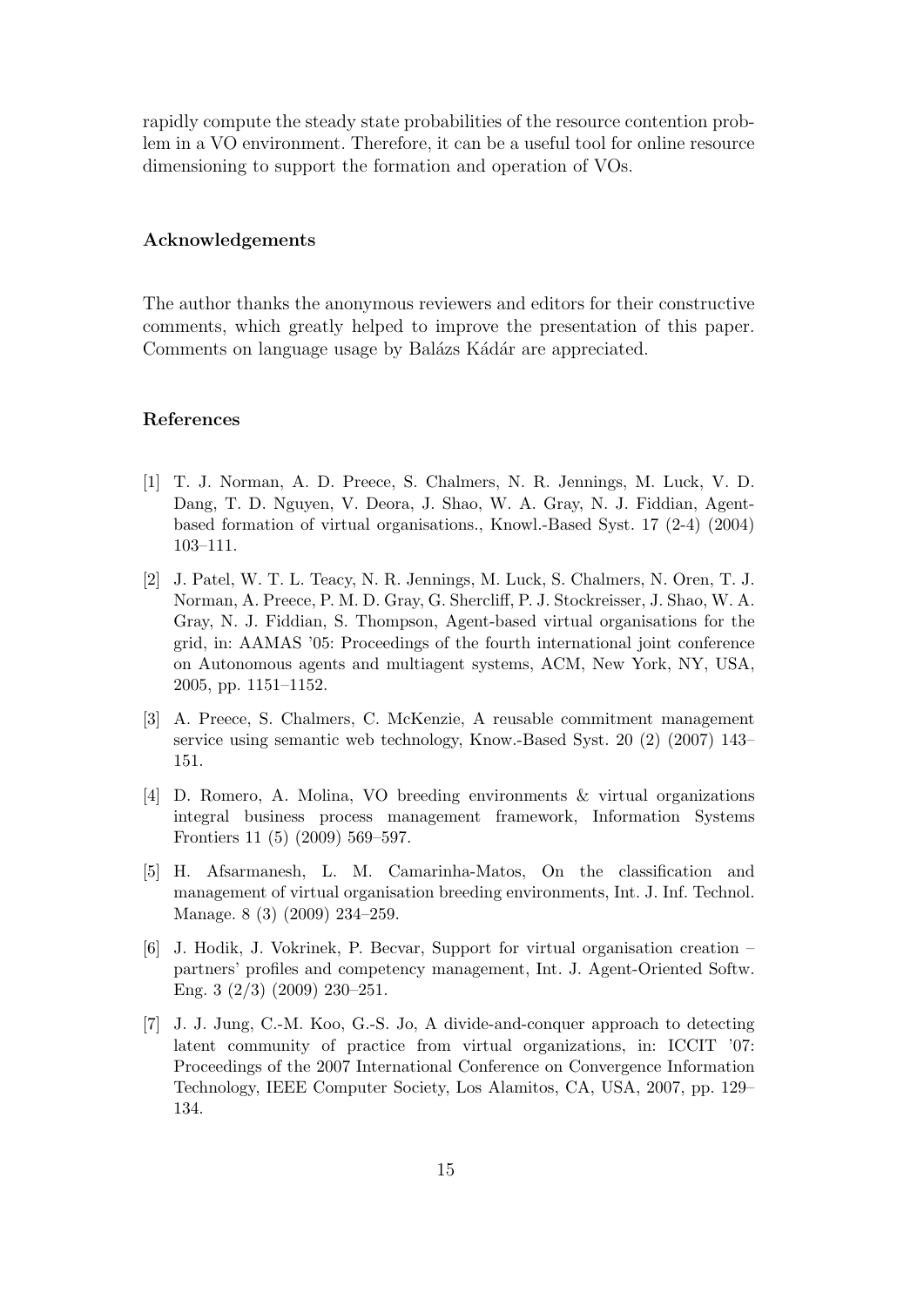- [8] J. J. Jung, Taxonomy alignment for interoperability between heterogeneous virtual organizations, Expert Syst. Appl. 34 (4) (2008) 2721–2731.
- [9] J. J. Jung, Y.-S. Han, Conceptual modeling of semantic service chain management for building service networks: A preliminary result, in: KES-AMSTA '09: Proceedings of the Third KES International Symposium on Agent and Multi-Agent Systems: Technologies and Applications, Springer-Verlag, Berlin, Heidelberg, 2009, pp. 481–489.
- [10] J. J. Jung, Semantic business process integration based on ontology alignment, Expert Systems with Applications 36 (8) (2009) 11013 – 11020.
- [11] L. Li, B. Wu, Y. Yang, Agent-based approach for dynamic ontology management, in: R. Khosla, R. J. Howlett, L. C. Jain (Eds.), Knowledge-Based Intelligent Information and Engineering Systems, 9th International Conference, KES 2005, Melbourne, Australia, September 14-16, 2005, Proceedings, Part III, Vol. 3683 of Lecture Notes in Computer Science, Springer, 2005, pp. 1–7.
- [12] N. P. Verdeza, N. Galeano, D. Romero, R. Mejia, A. Molina, Collaborative engineering environments for virtual organisations, Int. J. Inf. Technol. Manage. 8 (3) (2009) 298–320.
- [13] S. Barnes, Knowledge management systems: theory and practice, Cengage Learning EMEA, 2002.
- [14] T.-H. Chang, T.-C. Wang, Using the fuzzy multi-criteria decision making approach for measuring the possibility of successful knowledge management, Information Sciences 179 (4) (2009) 355–370.
- [15] Q. He, J. Yan, R. Kowalczyk, H. Jin, Y. Yang, Lifetime service level agreement management with autonomous agents for services provision, Information Sciences 179 (15) (2009) 2591–2605.
- [16] F. Li, Y. Yin, Approaches to knowledge reduction of covering decision systems based on information theory, Information Sciences 179 (11) (2009) 1694–1704.
- [17] N. T. Nguyen, Consensus system for solving conflicts in distributed systems, Information Sciences 147 (1-4) (2002) 91–122.
- [18] N. T. Nguyen, Advanced Methods for Inconsistent Knowledge Management, Springer, 2008.
- [19] D. Richards, A social software/web 2.0 approach to collaborative knowledge engineering, Information Sciences 179 (15) (2009) 2515–2523.
- [20] V. V. Rybakov, Logic of knowledge and discovery via interacting agents decision algorithm for true and satisfiable statements, Information Sciences 179 (11) (2009) 1608–1614.
- [21] H. W. Davidow, M. Malone, The Virtual Corporation: Structuring and revitalizing the corporation for the 21st century, Harper Collins, 1992.
- [22] A. Mowshowitz, Virtual organization, Commun. ACM 40 (9) (1997) 30–37.